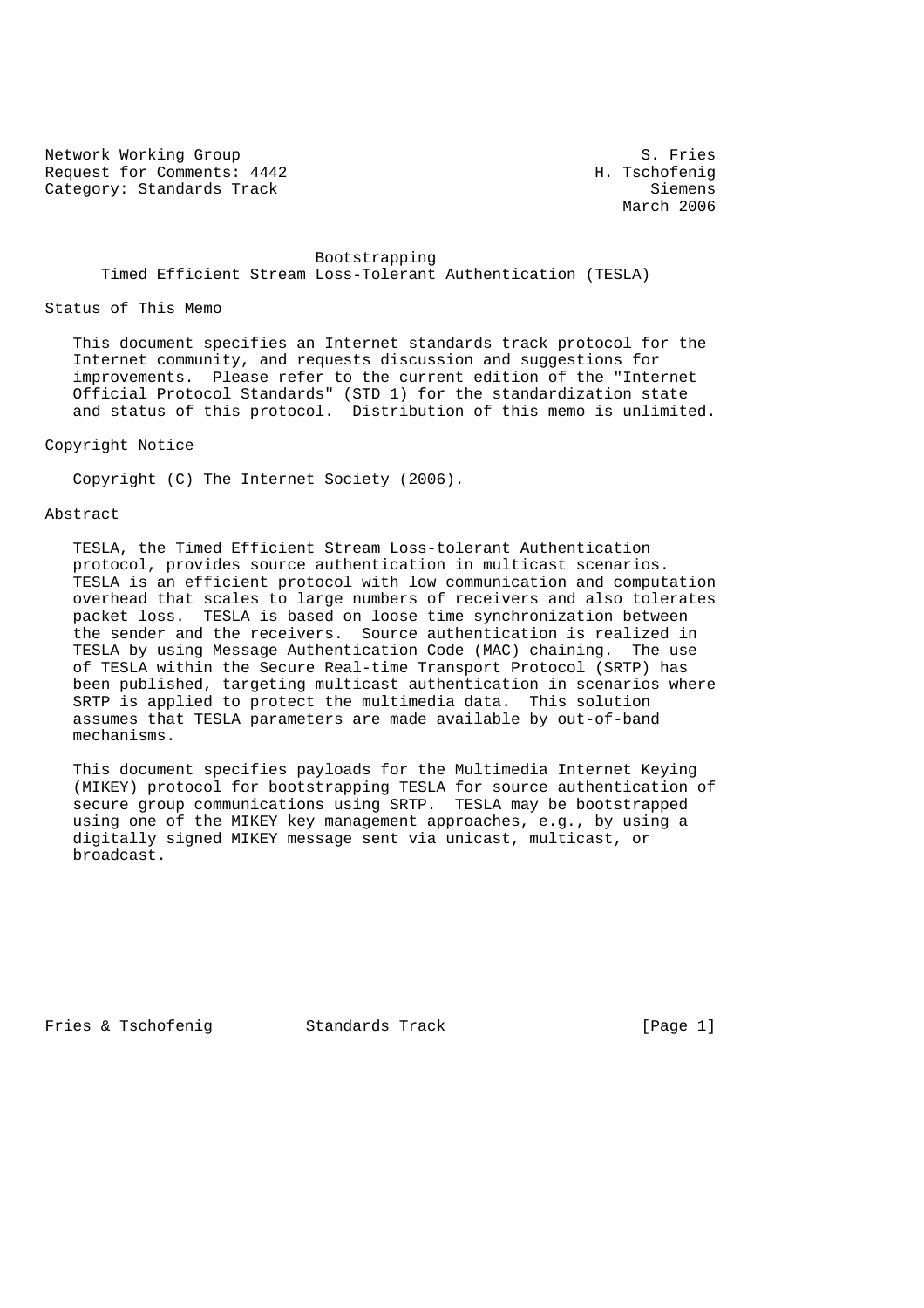# Table of Contents

| 2.            |                                                |
|---------------|------------------------------------------------|
| $\mathcal{E}$ |                                                |
|               |                                                |
|               |                                                |
|               |                                                |
|               |                                                |
|               | 4.4. Key Data Transport within MIKEY's General |
|               |                                                |
|               |                                                |
|               |                                                |
|               |                                                |
|               |                                                |
|               |                                                |
|               |                                                |
|               |                                                |
|               |                                                |
|               |                                                |
|               |                                                |
|               |                                                |

Fries & Tschofenig Fries & Tschofenig Standards Track Fries & Tschofenig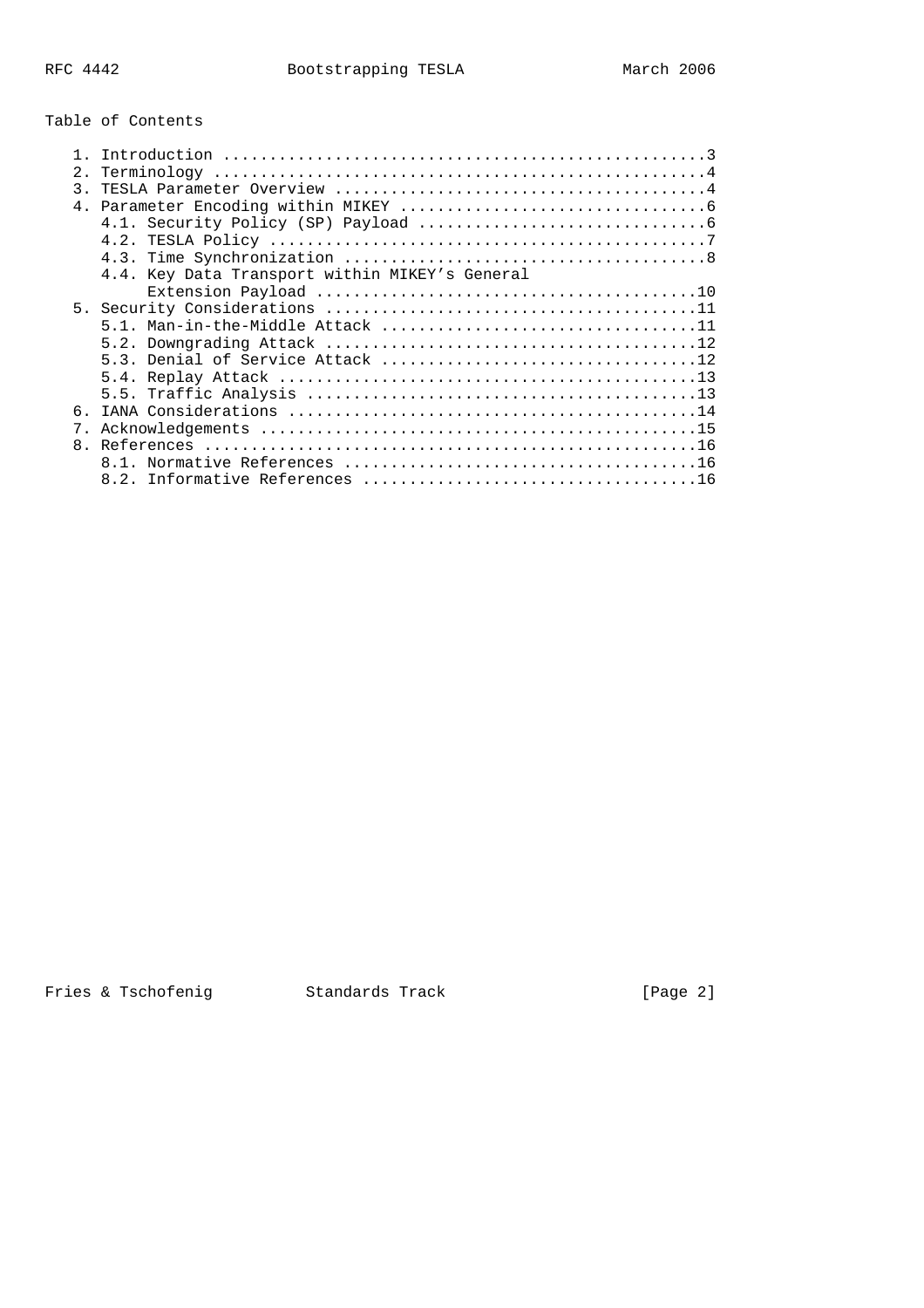# 1. Introduction

 In many multicast, broadcast, and unicast communication scenarios, it is necessary to guarantee that a received message has been sent from a dedicated source and has not been altered in transit. In unicast communication, commonly a pairwise security association exists that enables the validation of message integrity and data origin. The approach in group-based communication is different, as here a key is normally shared between the members of a group and thus may not be used for data origin authentication. As in some applications a dedicated identification of a sender is required, there exists the requirement to support data origin authentication also in multicast scenarios. One of the methods supporting this is TESLA [RFC4082]. TESLA provides source authentication in multicast scenarios by using MAC chaining. It is based on loose time synchronization between the sender and the receivers.

 [RFC4383] describes extensions for SRTP [RFC3711] in order to support TESLA [RFC4082] for source authentication in multicast scenarios. SRTP needs dedicated cryptographic context describing the security parameter and security policy per multimedia session to be protected. This cryptographic context needs to be enhanced with a set of TESLA parameters. It is necessary to provide these parameters before the actual multicast session starts. [RFC4383] does not address the bootstrapping for these parameters.

 This document details bootstrapping of TESLA parameters in terms of parameter distribution for TESLA policy as well as the initial key, using the Multimedia Internet Keying (MIKEY) [RFC3830] protocol. MIKEY defines an authentication and key management framework that can be used for real-time applications (both for peer-to-peer communication and group communication). In particular, [RFC3830] is defined in a way that is intended to support SRTP in the first place but is open to enhancements to be used for other purposes too. Following the description in [RFC3830], MIKEY is targeted for point to-point as well as group communication. In the context of group communication, an administrator entity can distribute session keys to the associated entities participating in the communication session. This scenario is also applicable for TESLA where one entity may provide information to many others in a way that the integrity of the communicated information can be assured. The combination of MIKEY and TESLA supports this group-based approach by utilizing the MIKEY framework to distribute TESLA parameter information to all involved entities. Note that this document focuses only on the distribution of the parameters, not on the generation of those parameters.

 MIKEY [RFC3830] itself describes three authentication and key exchange protocols (symmetric key encryption, public key encryption,

Fries & Tschofenig Standards Track [Page 3]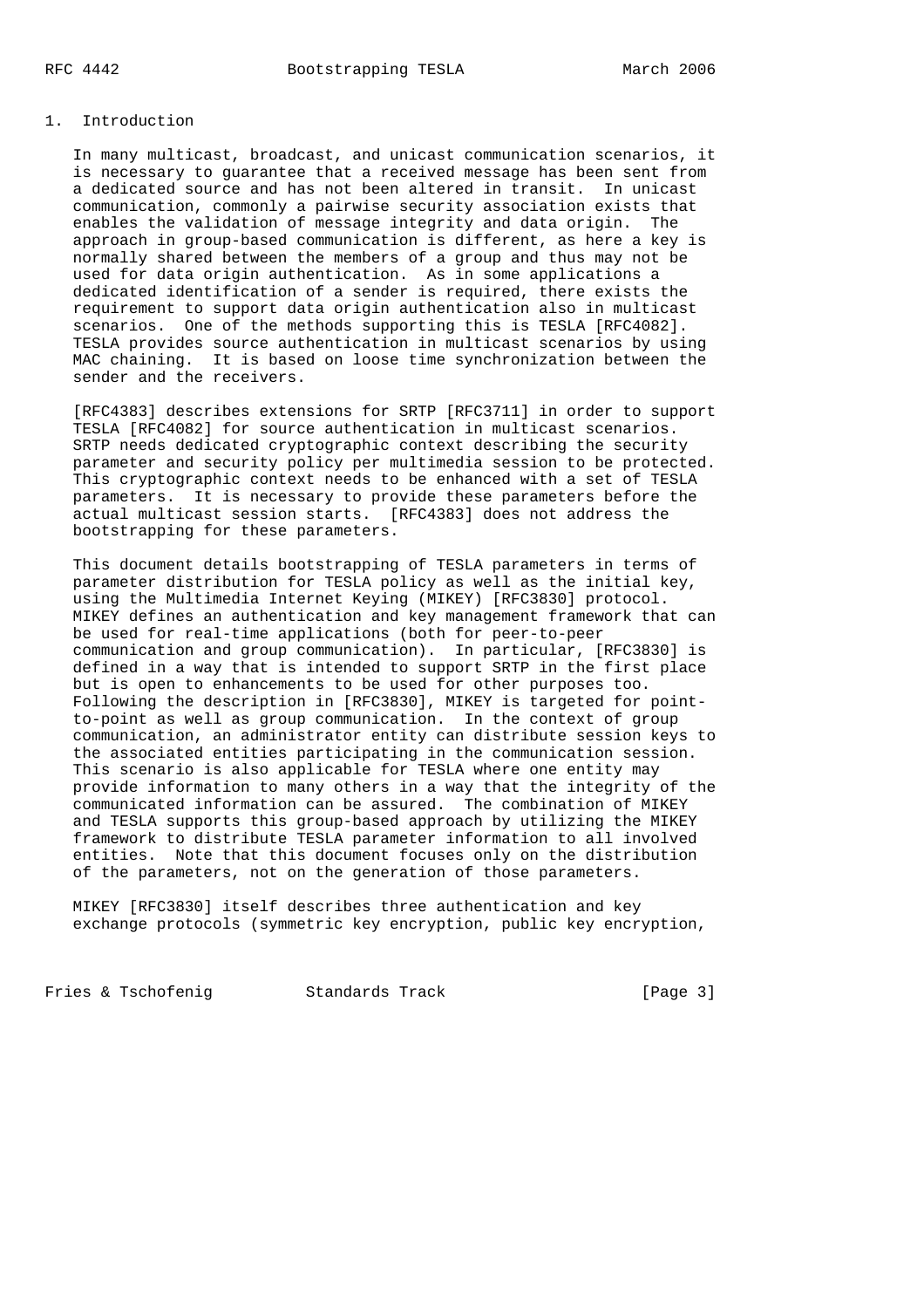and signed Diffie-Hellman). Extensions to the MIKEY key exchange methods have been defined. A fourth key distribution method is provided by [DHHMAC] and describes a symmetrically protected Diffie- Hellman key agreement. A further option has been proposed in [RSA-R] that describes an enhanced asymmetric exchange variant, also supporting inband certificate exchange. All the different key management schemes mentioned above may be used to provide the TESLA parameters. The required TESLA parameters to be exchanged are already described in [RFC4383], while this document describes their transport within MIKEY.

 The following security requirements have to be placed on the exchange of TESLA parameters:

- o Authentication and Integrity MUST be provided when sending the TESLA parameters, especially for the initial key.
- o Confidentiality MAY be provided for the TESLA parameters.

 These security requirements apply to the TESLA bootstrapping procedure only. Security requirements for applications using TESLA are beyond the scope of this document. Security aspects that relate to TESLA itself are described in [RFC4082], and security issues for TESLA usage for SRTP are covered in [RFC4383].

 It is important to note that this document is one piece of a complete solution. Assuming that media traffic is to be secured using TESLA as described in [RFC4383], then (a) keying material and (b) parameters for TESLA are required. This document contributes the parameters and the authentication methods used in MIKEY to provide the keying material. The parameter exchange for TESLA also needs to be secured against tampering. This protection is also provided by MIKEY.

2. Terminology

 The key words "MUST", "MUST NOT", "REQUIRED", "SHALL", "SHALL NOT", "SHOULD", "SHOULD NOT", "RECOMMENDED", "MAY", and "OPTIONAL" in this document are to be interpreted as described in RFC 2119 [RFC2119].

### 3. TESLA Parameter Overview

 According to [RFC4383], a number of transform-dependent parameters need to be provided for proper TESLA operation. The complete list of parameters can be found in Section 4.3 of [RFC4383]. Note that parameter 10 of [RFC4383], describing the lag of the receiver clock relative to the sender clock, is omitted in this document since it can be computed.

Fries & Tschofeniq and Standards Track [Page 4]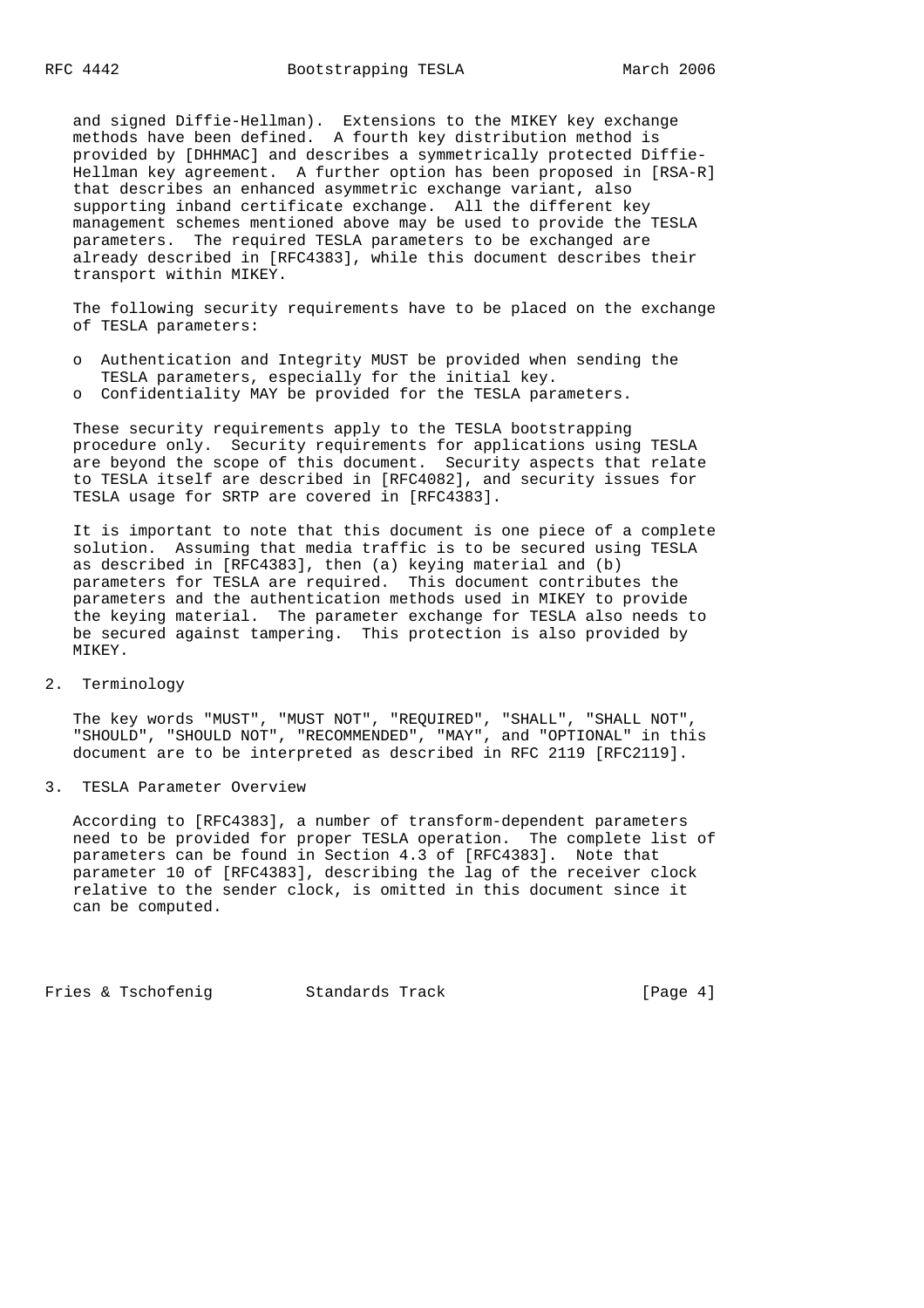MIKEY already requires synchronized clocks, which also provides for synchronization for TESLA. Moreover, Section 4.3 states an option to use MIKEY for clock drift determination between the sender and receiver. Thus, this parameter does not need to be transmitted in MIKEY directly.

 The information in brackets provides the default values as specified in Section 6.2 of [RFC4383].

- 1. An identifier for the PRF (TESLA PRF), implementing the one-way function  $F(x)$  in TESLA (to derive the keys in the chain), and the one-way function  $F'(x)$  in TESLA (to derive the keys for the TESLA MAC, from the keys in the chain), e.g., to indicate the keyed hash function (default HMAC-SHA1).
- 2. A non-negative integer, determining the length of the F output, i.e., the length of the keys in the chain, which is also the key disclosed in an SRTP packet if TESLA is used in the SRTP context (default 160 bit).
- 3. A non-negative integer, determining the length of the output of F', i.e., the length of the key for the TESLA MAC (default 160 bit).
- 4. An identifier for the TESLA MAC that accepts the output of  $F'(x)$  as its key, e.g., to indicate a keyed hashing function (default HMAC-SHA1).
- 5. A non-negative integer, determining the length of the output of the TESLA MAC (default 80 bit).
- 6. The beginning of the session for which a key will be applied.
- 7. The interval duration (in milliseconds) for which a dedicated key will be used.
- 8. The key disclosure delay (in number of intervals) characterizes the period after which the key will be sent to the involved entities (e.g., as part of SRTP packets).
- 9. Non-negative integer, determining the length of the key chain, which is determined based on the expected duration of the stream.
- 10. The initial key of the chain to which the sender has committed himself.

Fries & Tschofeniq and Standards Track [Page 5]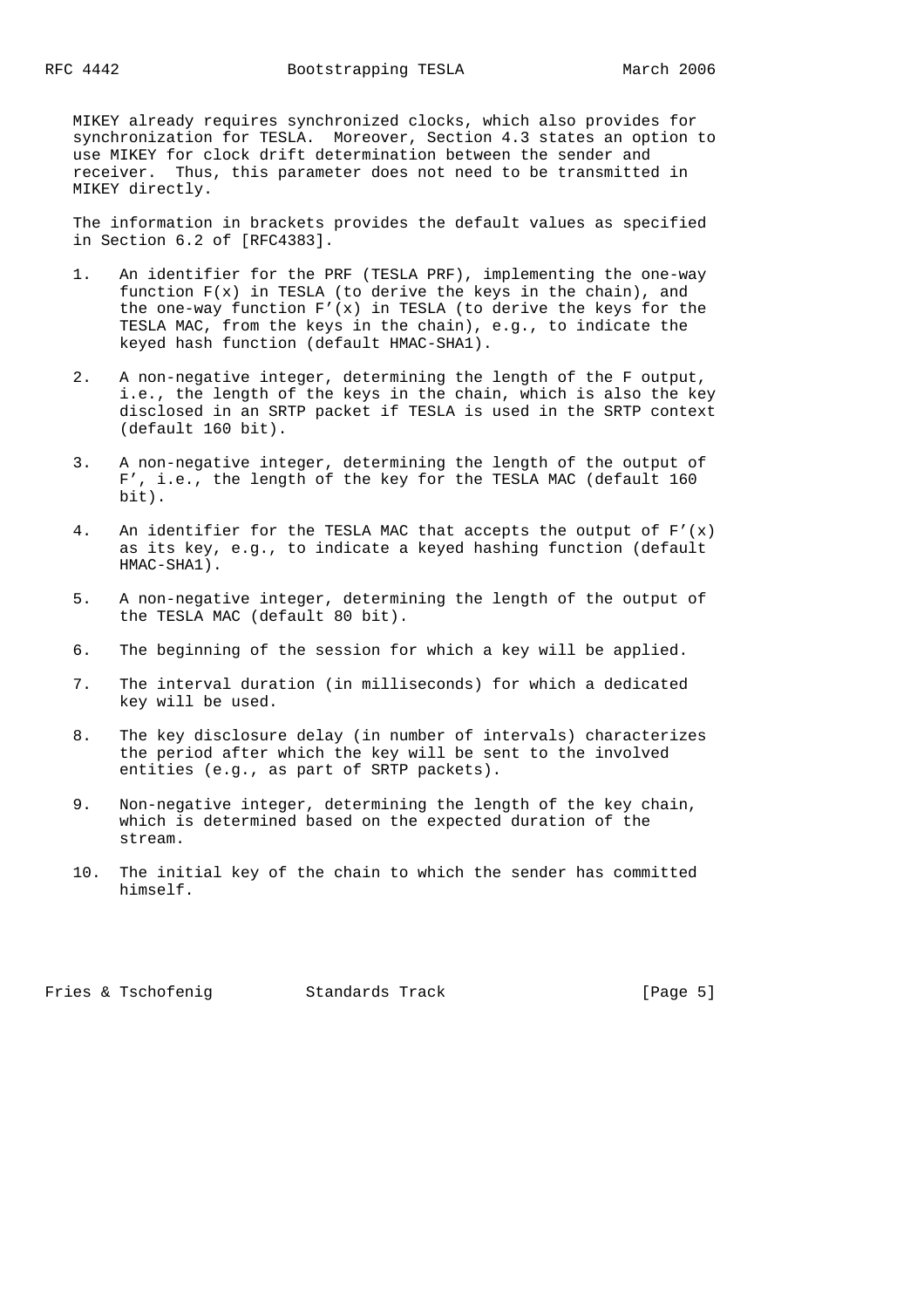## 4. Parameter Encoding within MIKEY

 As mentioned in Section 3, TESLA parameters need to be transported before actually starting a session. MIKEY currently only defines a payload for transporting the SRTP policy (see Section 6.10 of [RFC3830]). This section describes the enhancement of MIKEY to allow the transport of a TESLA policy and additionally the initial TESLA key.

# 4.1. Security Policy (SP) Payload

 The Security Policy payload defines a set of policies that apply to a specific security protocol. The definition here relies on the security policy payload definition in [RFC3830].

0  $1$  2 3 0 1 2 3 4 5 6 7 8 9 0 1 2 3 4 5 6 7 8 9 0 1 2 3 4 5 6 7 8 9 0 1 +-+-+-+-+-+-+-+-+-+-+-+-+-+-+-+-+-+-+-+-+-+-+-+-+-+-+-+-+-+-+-+-+ ! Next payload ! Policy no ! Prot type ! Policy param ˜ +-+-+-+-+-+-+-+-+-+-+-+-+-+-+-+-+-+-+-+-+-+-+-+-+-+-+-+-+-+-+-+-+ ˜ length (cont) ! Policy param ˜ +-+-+-+-+-+-+-+-+-+-+-+-+-+-+-+-+-+-+-+-+-+-+-+-+-+-+-+-+-+-+-+-+

- \* Next payload (8 bits): Identifies the payload that is added after this payload. See Section 6.1 of [RFC3830] for more details.
- \* Policy no (8 bits): Each security policy payload must be given a distinct number for the current MIKEY session by the local peer. This number is used to map a cryptographic session to a specific policy (see also Section 6.1.1 of [RFC3830]).
- \* Prot type (8 bits): This value defines the security protocol. A second value needs to be defined as shown below: (MIKEY already defines the value 0.)

| Prot type     | Value |  |
|---------------|-------|--|
| SRTP<br>TESLA |       |  |

 \* Policy param length (16 bits): This field defines the total length of the policy parameters for the selected security protocol.

Fries & Tschofeniq and Standards Track [Page 6]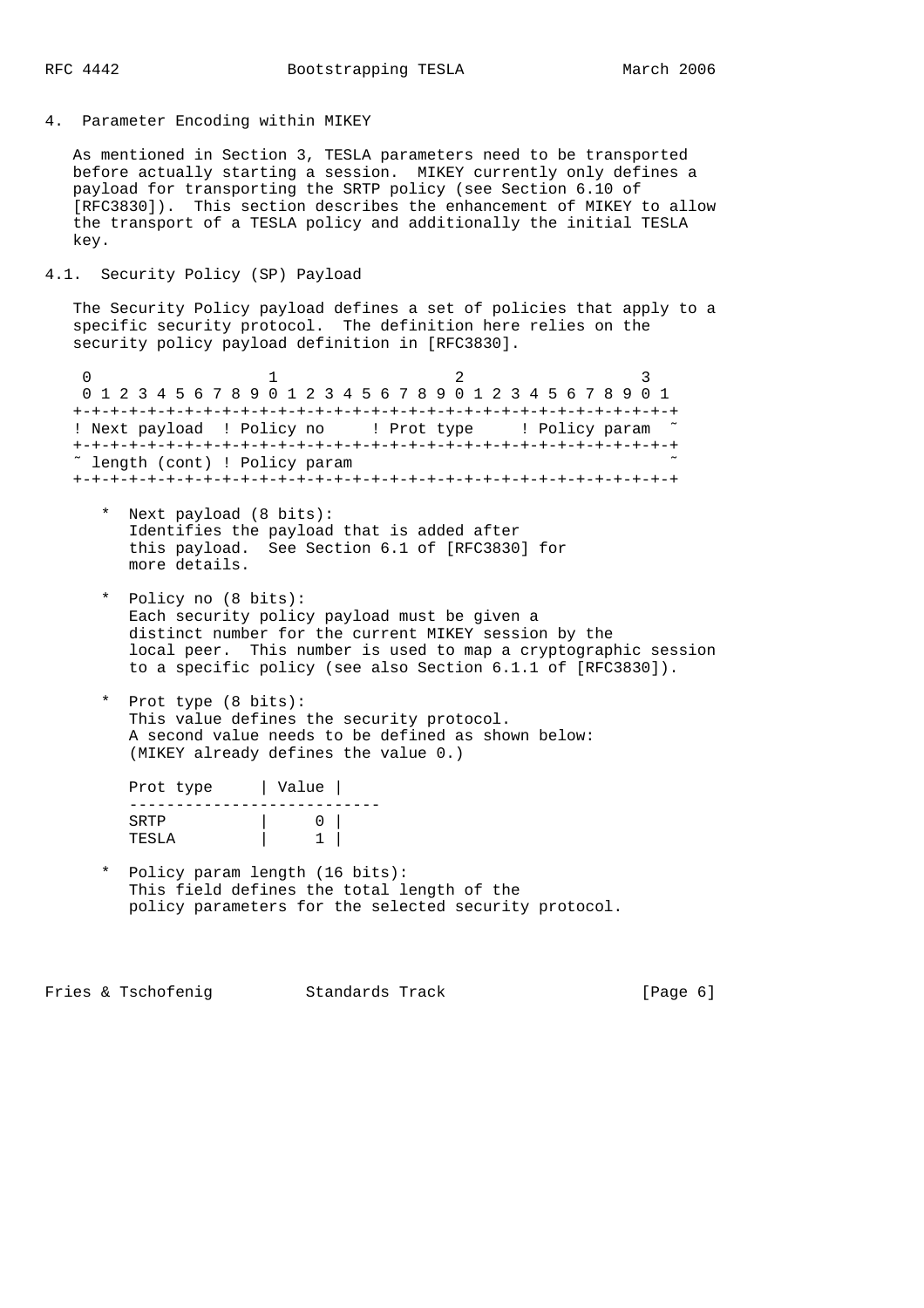\* Policy param (variable length): This field defines the policy for the specific security protocol.

 The Policy param part is built up by a set of Type/Length/Value (TLV) payloads. For each security protocol, a set of possible type/value pairs can be negotiated as defined.

0  $1$  2 3 0 1 2 3 4 5 6 7 8 9 0 1 2 3 4 5 6 7 8 9 0 1 2 3 4 5 6 7 8 9 0 1 +-+-+-+-+-+-+-+-+-+-+-+-+-+-+-+-+-+-+-+-+-+-+-+-+-+-+-+-+-+-+-+-+ ! Type  $\qquad$  ! Length  $\qquad$  ! Value +-+-+-+-+-+-+-+-+-+-+-+-+-+-+-+-+-+-+-+-+-+-+-+-+-+-+-+-+-+-+-+-+

- \* Type (8 bits): Specifies the type of the parameter.
- \* Length (8 bits): Specifies the length of the Value field (in bytes).
- \* Value (variable length): Specifies the value of the parameter.

4.2. TESLA Policy

 This policy specifies the parameters for TESLA. The types/values that can be negotiated are defined by the following table. The concrete default values are taken from [RFC4383], but other values may also be used:

| PRF identifier for f and f', realising $ $ see below<br>$F(x)$ and $F'(x)$<br>Length of PRF f' output<br>160<br>3<br>Identifier for the TESLA MAC<br>see below<br>4<br>5<br>Length of TESLA MAC output<br>80 (truncated)<br>Start of session<br>in bytes<br>6<br>Interval duration (in msec)<br>7<br>in bytes<br>Key disclosure delay<br>in bytes<br>8<br>9<br>Key chain length (number of intervals)<br>in bytes<br>local timestamp media receiver<br>see below<br>10 | Type | Meaning | Possible values |
|------------------------------------------------------------------------------------------------------------------------------------------------------------------------------------------------------------------------------------------------------------------------------------------------------------------------------------------------------------------------------------------------------------------------------------------------------------------------|------|---------|-----------------|
|                                                                                                                                                                                                                                                                                                                                                                                                                                                                        |      |         |                 |
|                                                                                                                                                                                                                                                                                                                                                                                                                                                                        |      |         |                 |
|                                                                                                                                                                                                                                                                                                                                                                                                                                                                        |      |         |                 |
|                                                                                                                                                                                                                                                                                                                                                                                                                                                                        |      |         |                 |
|                                                                                                                                                                                                                                                                                                                                                                                                                                                                        |      |         |                 |
|                                                                                                                                                                                                                                                                                                                                                                                                                                                                        |      |         |                 |
|                                                                                                                                                                                                                                                                                                                                                                                                                                                                        |      |         |                 |
|                                                                                                                                                                                                                                                                                                                                                                                                                                                                        |      |         |                 |
|                                                                                                                                                                                                                                                                                                                                                                                                                                                                        |      |         |                 |

 The time values stated in items 6 and 10 SHALL be transported in NTP-UTC format, which is one of the three options described in Section 6.6 of [RFC3830]. A four-byte integer value for policy item 7 and a two-byte integer value for policy item 8 are RECOMMENDED, carrying interval duration and key disclosure delay. Note that

Fries & Tschofeniq and Standards Track [Page 7]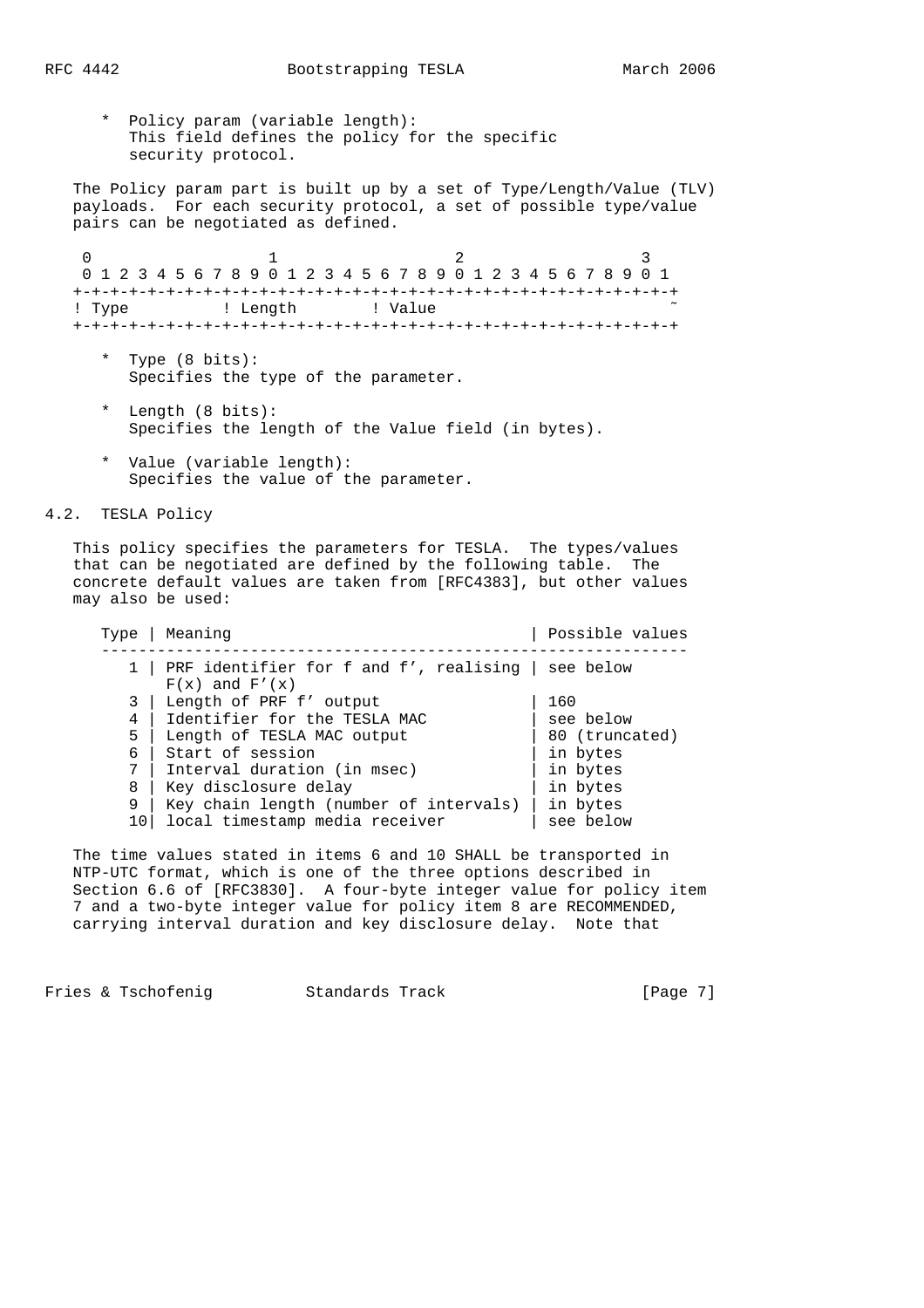policy type 10 does NOT correspond to TESLA parameter 10 stated in Section 3 and discussed in Section 4.4. Moreover, policy type 10 stated above is optional and SHOULD be used if the time synchronization described in Section 4.3, point two, is used. Otherwise, it SHOULD be omitted.

For the PRF realizing  $F(x)$  and  $F'(x)$ , a one-byte length is sufficient. The currently defined possible values are:

```
TESLA PRF F(x), F'(x) | Value
 ------------------------------
HMAC-SHA1 | 0
```
 For the TESLA MAC, a one-byte length is enough. The currently defined possible values are:

| TESLA MAC   | Value |
|-------------|-------|
|             |       |
| $HMAC-SHA1$ |       |

# 4.3. Time Synchronization

 MIKEY as well as TESLA require the time synchronization of the communicating peers. MIKEY requires time synchronization to provide timestamp-based replay protection for the one-roundtrip authentication and key exchange protocols. TESLA, on the other hand, needs this information to determine the clock drift between the senders and the receivers in order to release the disclosed key appropriately. Two alternatives are available for time synchronization:

- 1. Usage of out-of-band synchronization using NTP [RFC1305]. This approach is already recommended within [RFC3830]. The advantage of this approach is the option to use the MIKEY key management variants that perform within a half-roundtrip. The disadvantage is the required time synchronization via an additional protocol.
- 2. [RFC4082] also sketches a possible inband synchronization in Section 3.3.1. This approach is summarized here in the context of MIKEY. Note that here the actual TESLA policy payload is transmitted as part of the MIKEY responder message.
	- \* The data receiver, which would be the MIKEY initiator, sets the local time parameter t\_r and sends it as part of the timestamp payload as described in [RFC3830]. This value t\_r needs to be stored locally.

Fries & Tschofenig Standards Track [Page 8]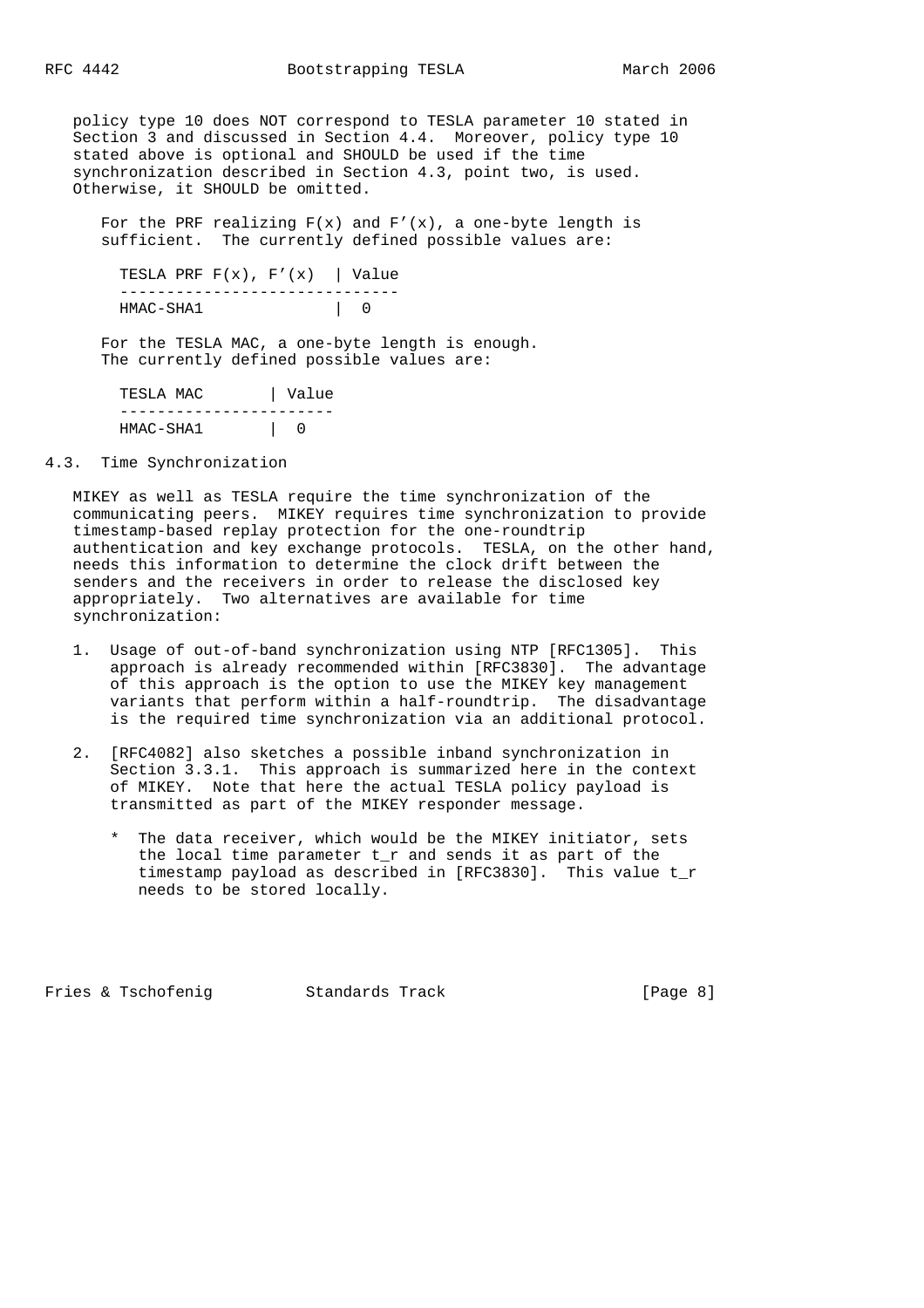\* Upon receipt of the MIKEY initiator message, the data sender replies with the MIKEY responder message, setting the local time stamp at data receiver (parameter 11) to the value t\_r received in the MIKEY initiator message, and sets his local time as a 64-bit UTC value t\_s in the timestamp payload as described in [RFC3830].

 MIKEY initiator message [MIKEY parameter incl. local timestamp (t\_r)] ------------------>

 MIKEY responder message [MIKEY parameter incl. local timestamp (t\_s), TESLA policy payload, received local time stamp t\_r] <------------------

 \* Upon receiving the MIKEY responder message the data receiver sets  $D_t = t_s - t_r + S$ , where S is an estimated bound on the clock drift throughout the duration of the session.

 This approach has the advantage that it does not require an additional time synchronization protocol. The disadvantage is the necessity to perform a full MIKEY handshake, to enable correct parameter transport. Moreover this approach is direction dependent, as it may only be applied if the media receiver is also the MIKEY initiator.

 Out-of-band synchronization using NTP (i.e., alternative 1) is the RECOMMENDED approach for clock synchronization. In scenarios where the media receiver is also the MIKEY initiator piggybacking timestamp information in MIKEY (i.e., alternative 2) MAY be used to allow for inband determination of the clock drift between sender and receiver.

Fries & Tschofenig Standards Track [Page 9]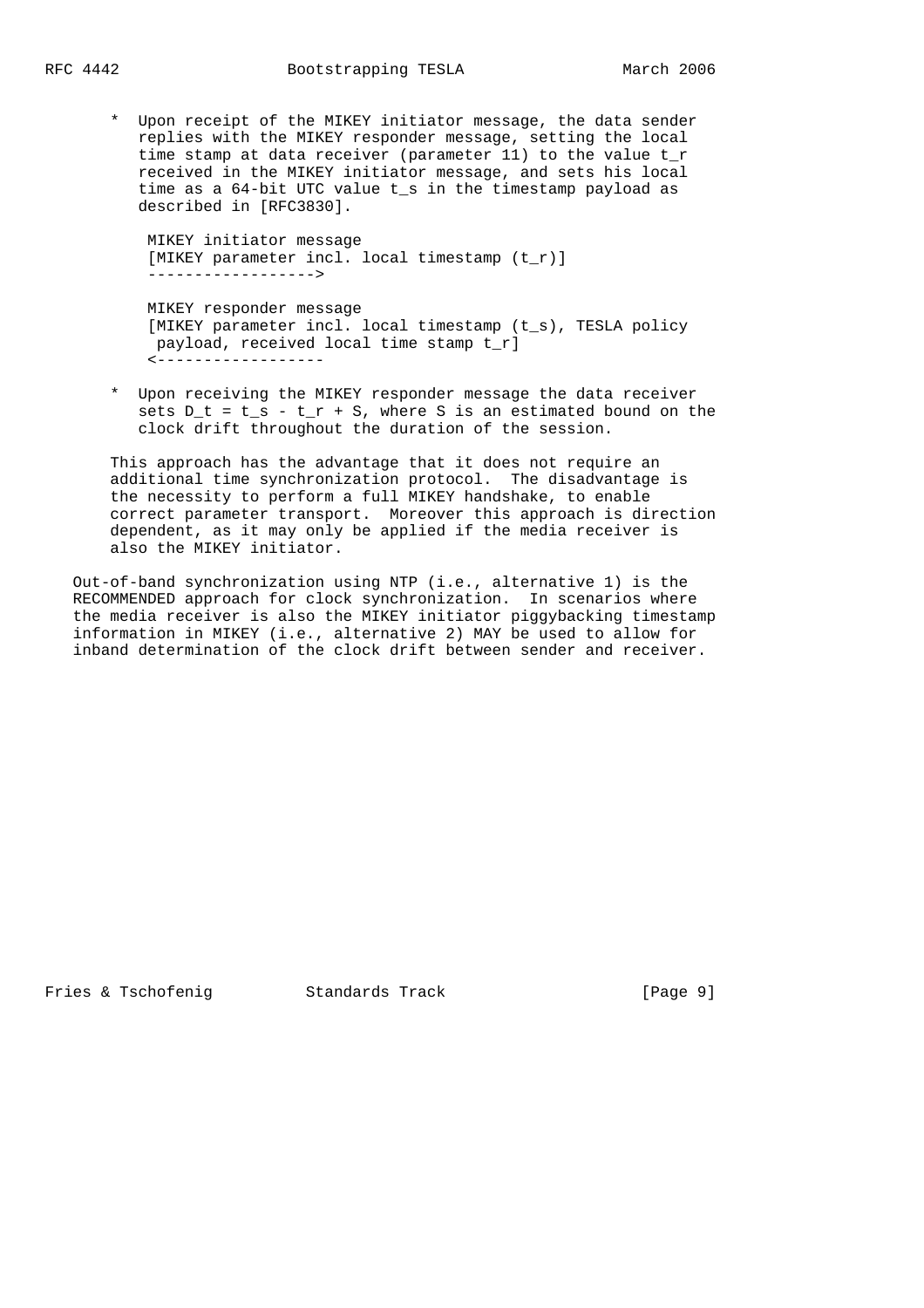# 4.4. Key Data Transport within MIKEY's General Extension Payload

 The General Extensions Payload was defined to allow possible extensions to MIKEY without the need for defining a completely new payload each time. This payload can be used in any MIKEY message and is part of the authenticated/signed data part.

 $0$  1 2 3 0 1 2 3 4 5 6 7 8 9 0 1 2 3 4 5 6 7 8 9 0 1 2 3 4 5 6 7 8 9 0 1 +-+-+-+-+-+-+-+-+-+-+-+-+-+-+-+-+-+-+-+-+-+-+-+-+-+-+-+-+-+-+-+-+ ! Next payload ! Type  $\qquad$  ! Length +-+-+-+-+-+-+-+-+-+-+-+-+-+-+-+-+-+-+-+-+-+-+-+-+-+-+-+-+-+-+-+-+ ! Data ˜ +-+-+-+-+-+-+-+-+-+-+-+-+-+-+-+-+-+-+-+-+-+-+-+-+-+-+-+-+-+-+-+-+

- \* Next payload (8 bits): Identifies the payload following this payload.
- \* Type (8 bits): Identifies the type of general payload. MIKEY already defines the values 0 and 1. This document introduces a new value (2).

Type | Value | Comments ---------------------------------------------------- Vendor ID | 0 | Vendor specific byte string SDP IDs | 1 | List of SDP key mgmt IDs TESLA I-Key | 2 | TESLA initial key

- \* Length (16 bits): The length in bytes of the Data field.
- \* Data (variable length): The general payload data.

Fries & Tschofeniq  $S$  Standards Track [Page 10]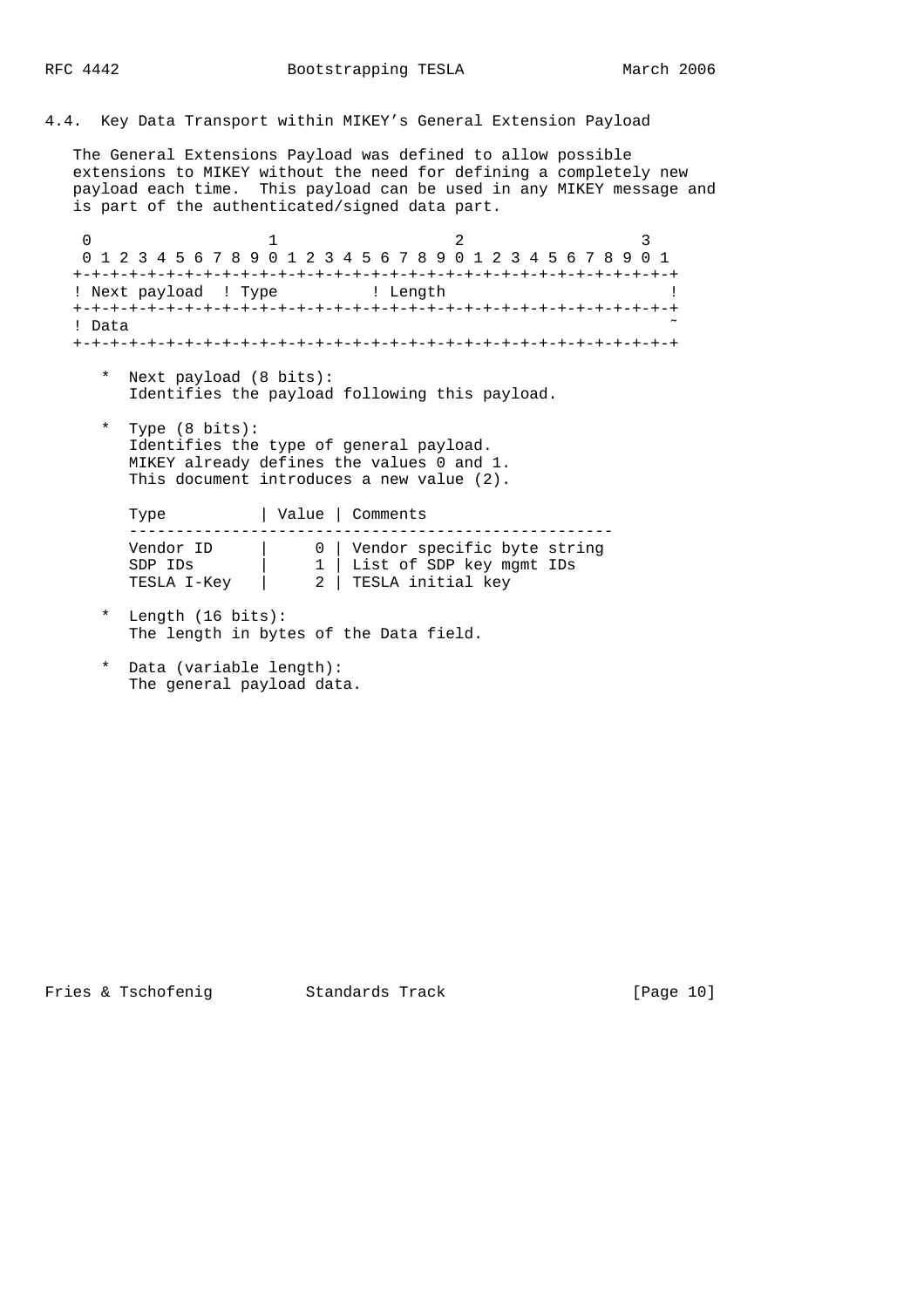#### 5. Security Considerations

 The security properties of multi-media data in a multicast environment depends on a number of building blocks.

 SRTP-TESLA [RFC4383] describes extensions for SRTP [RFC3711] in order to support TESLA [RFC4082] for source authentication in multicast scenarios. As such, security considerations described with TESLA (see [PCST] and [RFC4082]), the TESLA SRTP mapping [RFC4383], and SRTP [RFC3711] itself are relevant in this context.

 Furthermore, since this document details bootstrapping of TESLA using the Multimedia Internet Keying (MIKEY) [RFC3830] protocol, the security considerations of MIKEY are applicable to this document.

 As a summary, in order for a multi-media application to support TESLA, the following protocol interactions (in relationship to this document) are necessary:

- o MIKEY [RFC3830] is executed between the desired entities to perform authentication and a secure distribution of keying material. In order to subsequently use TESLA, the parameters described in this document are distributed using MIKEY. MIKEY itself uses another protocol for parameter transport, namely, the Session Description Protocol (SDP) [RFC2327]. SDP might again be used within Session Initiation Protocol (SIP, [RFC3261]) to set up a session between the desired entities.
- o After the algorithms, parameters, and session keys are available at the respective communication entities, data traffic protection via SRTP-TESLA [RFC4383] can be used. SRTP-TESLA itself applies TESLA to the SRTP protocol, and as such the processing guidelines of TESLA need to be followed.
- 5.1. Man-in-the-Middle Attack

Threat:

 The exchange of security-related parameters and algorithms without mutual authentication of the two peers can allow an adversary to perform a man-in-the-middle attack. The mechanisms described in this document do not themselves provide such an authentication and integrity protection.

# Countermeasures:

 Throughout the document, it is assumed that the parameter exchange is secured using another protocol, i.e., the exchange parameters

Fries & Tschofenig Standards Track [Page 11]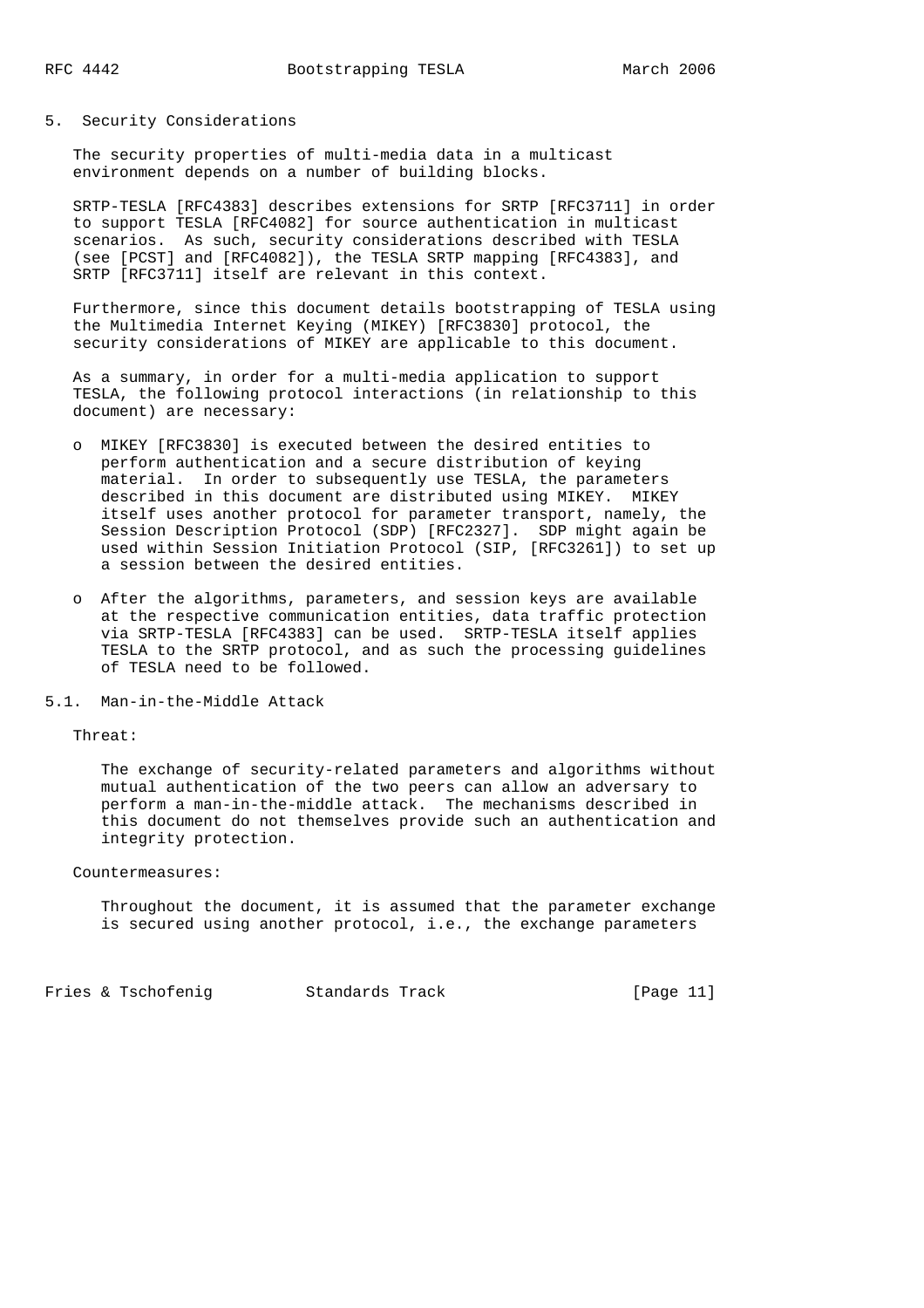and algorithms are part of a authentication and key exchange protocol (namely, MIKEY). Source authentication of group and multicast communication cannot be provided for the data traffic if the prior signaling exchange did not provide facilities to authenticate the source. Using an authentication protocol that does not provide session keys as part of a successful protocol exchange will make it impossible to derive the necessary parameters required by TESLA. MIKEY provides session key establishment. Additionally, the exchange of parameters and algorithms MUST be authenticated and integrity protected. The security protection of the parameter exchange needs to provide the same level or a higher level of security.

#### 5.2. Downgrading Attack

#### Threat:

 The exchange of security-related parameters and algorithms is always subject to downgrading whereby an adversary modifies some (or all) of the provided parameters. For example, a few parameters require that a supported hash algorithm be listed. To mount an attack, the adversary has to modify the list of provided algorithms and to select the weakest one.

#### Countermeasures:

 TESLA parameter bootstrapping MUST be integrity protected to prevent modification of the parameters and their values. Moreover, since unmodified parameters from an unknown source are not useful, authentication MUST be provided. This functionality is not provided by mechanisms described in this document. Instead, the capabilities of the underlying authentication and key exchange protocol (MIKEY) are reused for this purpose.

### 5.3. Denial of Service Attack

#### Threat:

 An adversary might want to modify parameters exchanged between the communicating entities in order to establish different state information at the respective communication entities. For example, an adversary might want to modify the key disclosure delay or the interval duration in order to disrupt the communication at a later state since the TESLA algorithm assumes that the participating communication entities know the same parameter set.

Fries & Tschofenig Standards Track [Page 12]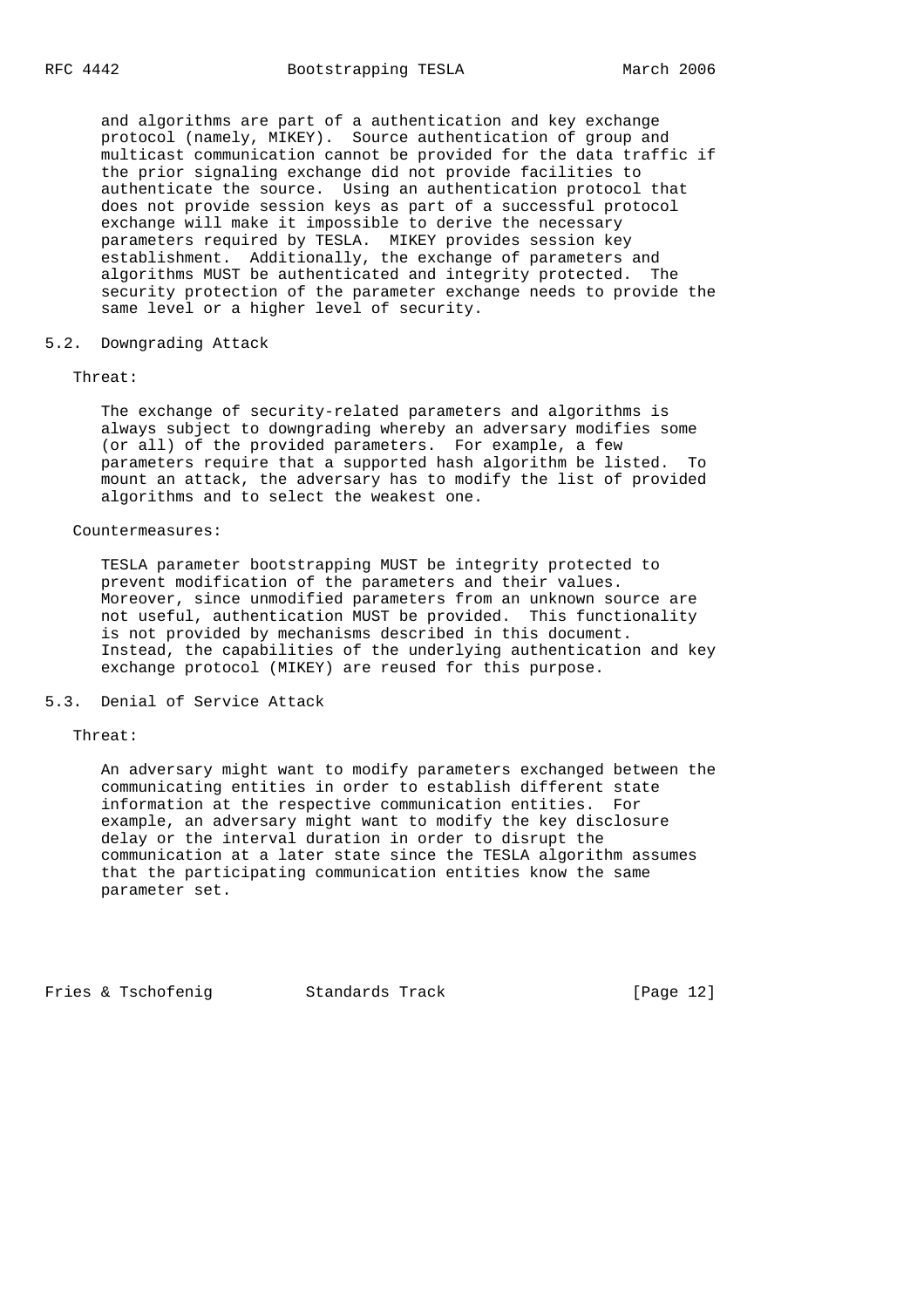#### Countermeasures:

 The exchanged parameters and the parameters and algorithms MUST be integrity protected to allow the recipient to detect whether an adversary attempted to modify the exchanged information. Authentication and key exchange algorithms provided by MIKEY offer this protection.

# 5.4. Replay Attack

# Threat:

 An adversary who is able to eavesdrop on one or multiple protocol exchanges (MIKEY exchanges with the parameters described in this document) might be able to replay the payloads in a later protocol exchange. If the recipients accept the parameters and algorithms (or even the messages that carry these payloads), then a denial of service, downgrading, or a man-in-the-middle attack might be the consequence (depending on the entire set of replayed attributes and messages).

# Countermeasures:

 In order to prevent replay attacks, a freshness guarantee MUST be provided. As such, the TESLA bootstrapping message exchange MUST be unique and fresh, and the corresponding authentication and key exchange protocol MUST provide the same properties. In fact, it is essential to derive a unique and fresh session key as part of the authentication and key exchange protocol run that MUST be bound to the protocol session. This includes the exchanged parameters.

### 5.5. Traffic Analysis

#### Threat:

 An adversary might be able to learn parameters and algorithms if he is located along the signaling path. This information can then later be used to mount attacks against the end-to-end multimedia communication. In some high-security and military environments, it might even be desirable not to reveal information about the used parameters to make it more difficult to launch an attack.

# Countermeasures:

 Confidentiality protection can be provided by a subset of the available MIKEY authentication and key exchange protocols, namely, those providing public key encryption and symmetric key

Fries & Tschofeniq and Standards Track [Page 13]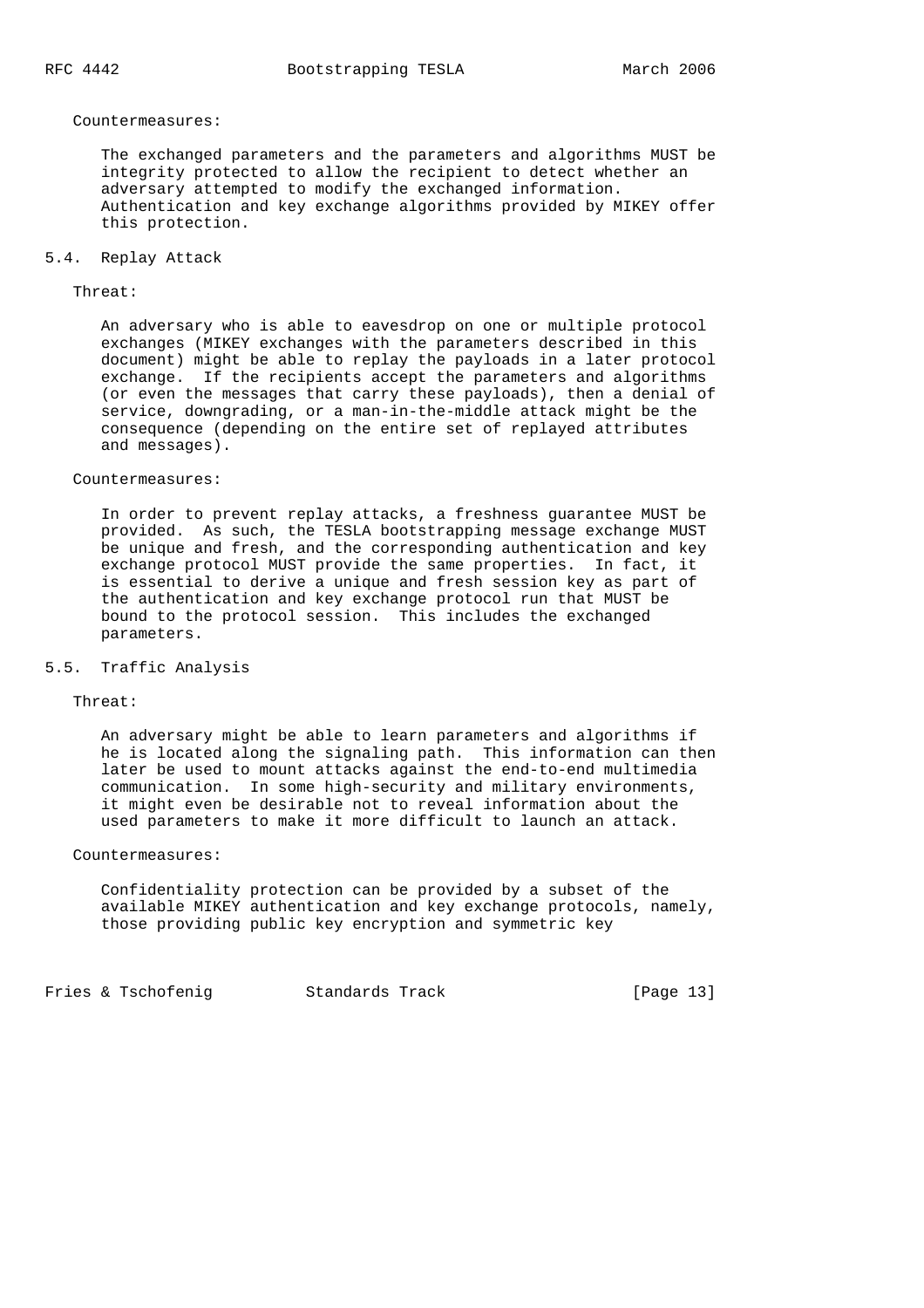encryption. The initial hash key, which is also one of the TESLA bootstrapping parameters, does not require confidentiality protection due to the properties of a hash chain.

#### 6. IANA Considerations

 This document requires an IANA registration for the following attributes. The registries are provided by MIKEY [RFC3830].

Prot Type:

 This attribute specifies the protocol type for the security protocol as described in Section 4.1.

Type:

 Identifies the type of the general payload. The General Extensions Payload was defined to allow possible extensions to MIKEY without the need for defining a completely new payload each time. Section 4.4 describes this attribute in more detail.

 Following the policies outlined in [RFC3830], the values in the range up to 240 (including 240) for the above attributes are assigned after expert review by the MSEC working group or its designated successor. The values in the range from 241 to 255 are reserved for private use.

 The IANA has added the following attributes and their respective values to an existing registry created in [RFC3830]:

Prot Type:

| Prot Type | Value   Description              |
|-----------|----------------------------------|
|           |                                  |
| TESLA     | 1   TESLA as a security protocol |

 The value of 1 for the 'Prot Type' must be added to the 'Prot type' registry created by [RFC3830].

Type:

|             | Value   Description   |
|-------------|-----------------------|
| TESLA I-Kev | 2   TESLA initial key |

 The value of 2 for the 'Type' must be added to the 'Type' registry created by [RFC3830]. The values of 0 and 1 are already registered in [RFC3830].

Fries & Tschofeniq  $S$  Standards Track [Page 14]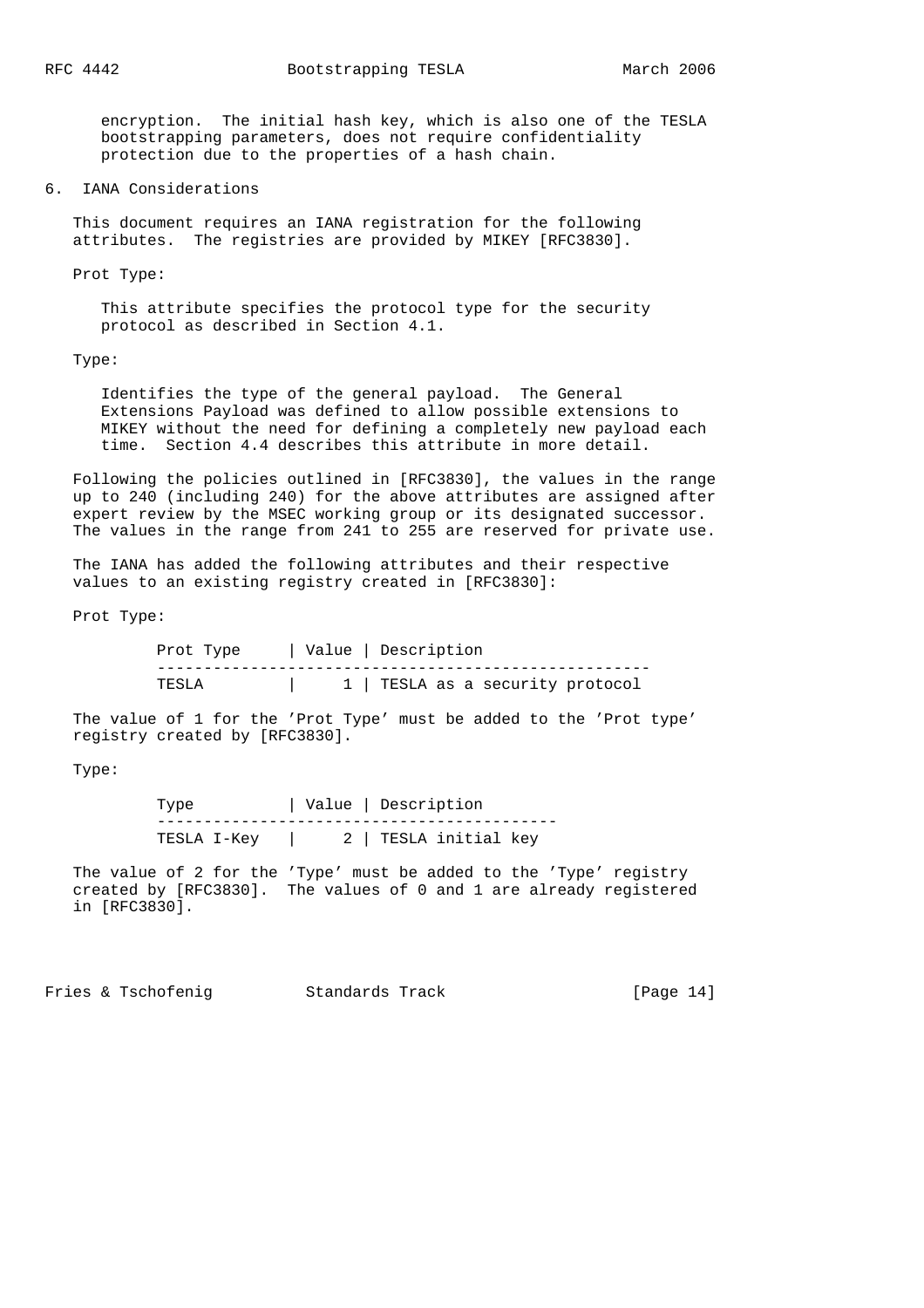Also, the IANA has created two new registries:

TESLA-PRF: Pseudo-random Function (PRF) used in the TESLA policy:

 This attribute specifies values for pseudo-random functions used in the TESLA policy (see Section 4.2).

TESLA-MAC: MAC Function used in TESLA:

 This attribute specifies values for pseudo-random functions used in the TESLA policy (see Section 4.2).

 Following the policies outlined in [RFC2434], the values for the TESLA-PRF and the TESLA-MAC registry in the range up to 240 (including 240) for the above attributes are assigned after expert review by the MSEC working group or its designated successor. The values in the range from 241 to 255 are reserved for private use.

 IANA has added the following values to the TESLA-PRF and the TESLA-MAC registry:

TESLA-PRF:

| PRF Function | Value |
|--------------|-------|
|              |       |
| HMAC-SHA1    |       |

TESLA-MAC:

| MAC Function | Value |
|--------------|-------|
|              |       |
| HMAC-SHA1    |       |

7. Acknowledgements

 The authors would like to thank Mark Baugher and Ran Canetti for the discussions in context of time synchronization. Additionally, we would like to thank Lakshminath Dondeti, Russ Housley, and Allison Mankin for their document reviews and for their guidance.

Fries & Tschofenig Standards Track [Page 15]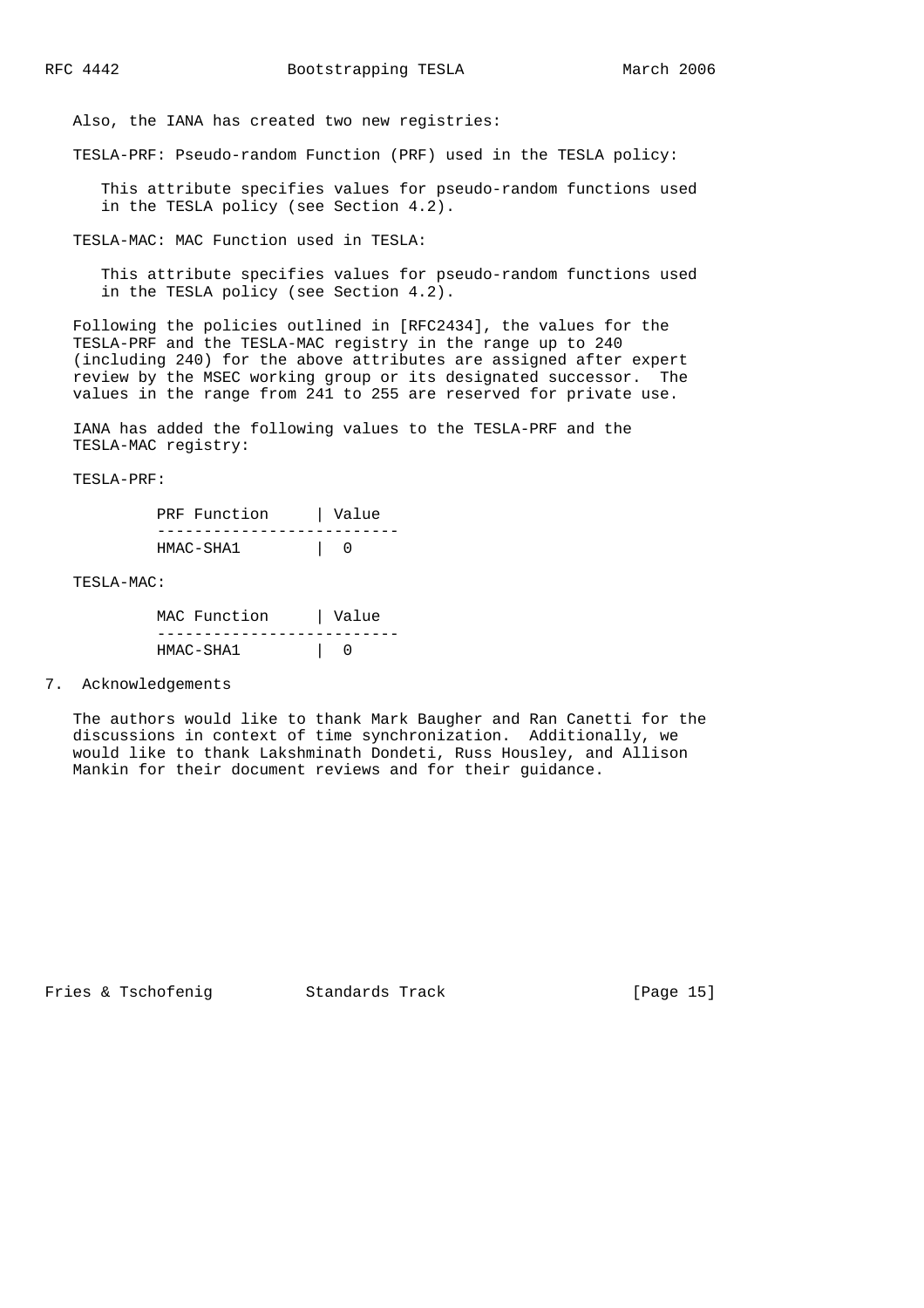# 8. References

8.1. Normative References

- [RFC2119] Bradner, S., "Key words for use in RFCs to Indicate Requirement Levels", BCP 14, RFC 2119, March 1997.
- [RFC2434] Narten, T. and H. Alvestrand, "Guidelines for Writing an IANA Considerations Section in RFCs", BCP 26, RFC 2434, October 1998.
- [RFC3830] Arkko, J., Carrara, E., Lindholm, F., Naslund, M., and K. Norrman, "MIKEY: Multimedia Internet KEYing", RFC 3830, August 2004.
- [RFC4082] Perrig, A., Song, D., Canetti, R., Tygar, J., and B. Briscoe, "Timed Efficient Stream Loss-Tolerant Authentication (TESLA): Multicast Source Authentication Transform Introduction", RFC 4082, June 2005.
- [RFC4383] Baugher, M. and E. Carrara, "The Use of Timed Efficient Stream Loss-Tolerant Authentication (TESLA) in the Secure Real-time Transport Protocol (SRTP)", RFC 4383, February 2006.

### 8.2. Informative References

- [DHHMAC] Euchner, M., "HMAC-authenticated Diffie-Hellman for MIKEY", Work in Progress, April 2005.
- [PCST] Perrig, A., Canetti, R., Song, D., and D. Tygar, "Efficient and Secure Source Authentication for Multicast", in Proc. of Network and Distributed System Security Symposium NDSS 2001, pp. 35-46, 2001.
- [RFC1305] Mills, D., "Network Time Protocol (Version 3) Specification, Implementation", RFC 1305, March 1992.
- [RFC2327] Handley, M. and V. Jacobson, "SDP: Session Description Protocol", RFC 2327, April 1998.
- [RFC3261] Rosenberg, J., Schulzrinne, H., Camarillo, G., Johnston, A., Peterson, J., Sparks, R., Handley, M., and E. Schooler, "SIP: Session Initiation Protocol", RFC 3261, June 2002.

Fries & Tschofenig Standards Track [Page 16]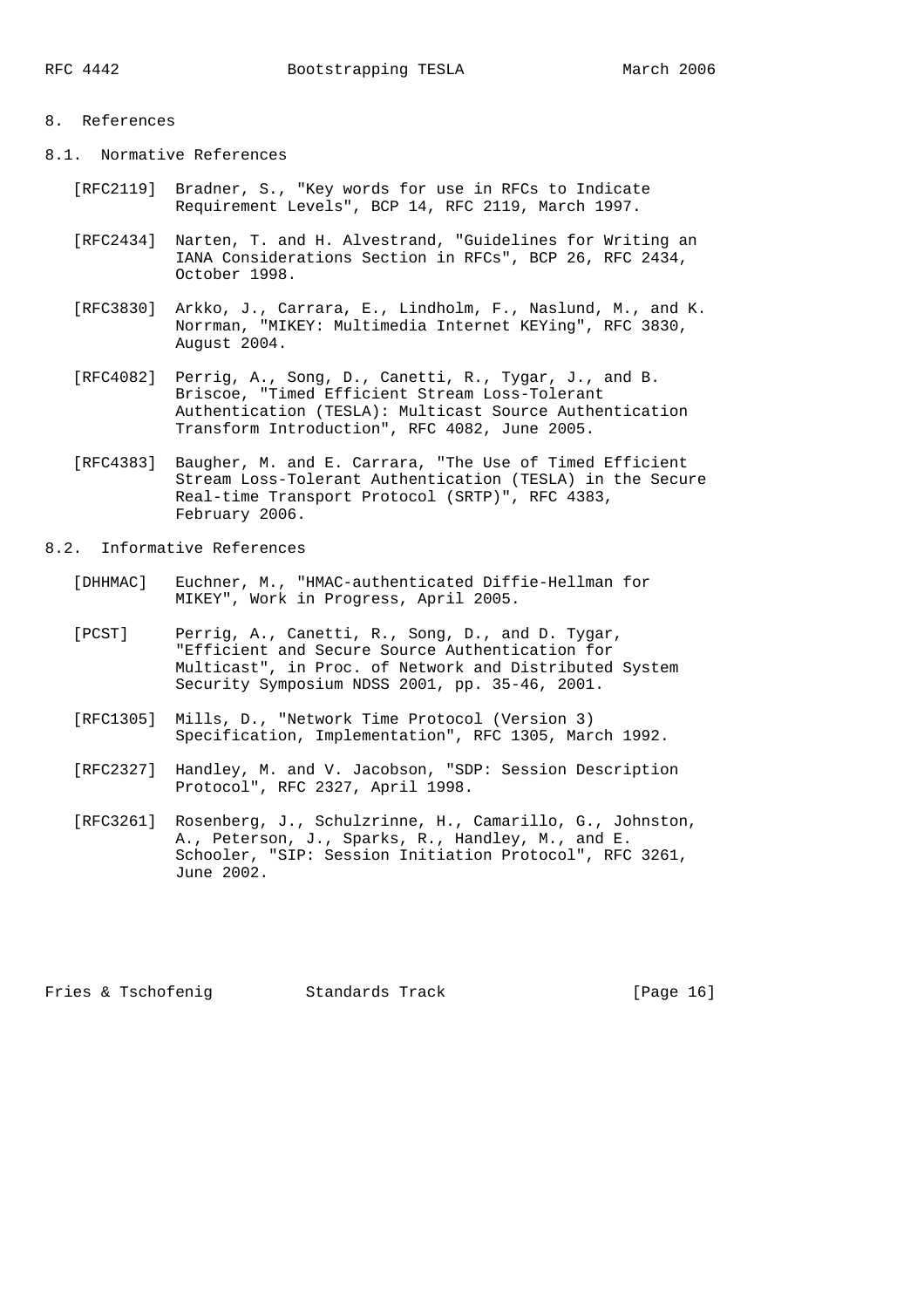- [RFC3711] Baugher, M., McGrew, D., Naslund, M., Carrara, E., and K. Norrman, "The Secure Real-time Transport Protocol (SRTP)", RFC 3711, March 2004.
	- [RSA-R] Ignjatic, D., "An additional mode of key distribution in MIKEY: MIKEY-RSA-R", Work in Progress, February 2006.

Authors' Addresses

 Steffen Fries Siemens Otto-Hahn-Ring 6 Munich, Bavaria 81739 Germany

EMail: steffen.fries@siemens.com

 Hannes Tschofenig Siemens Otto-Hahn-Ring 6 Munich, Bavaria 81739 Germany

EMail: Hannes.Tschofenig@siemens.com

Fries & Tschofenig Standards Track [Page 17]